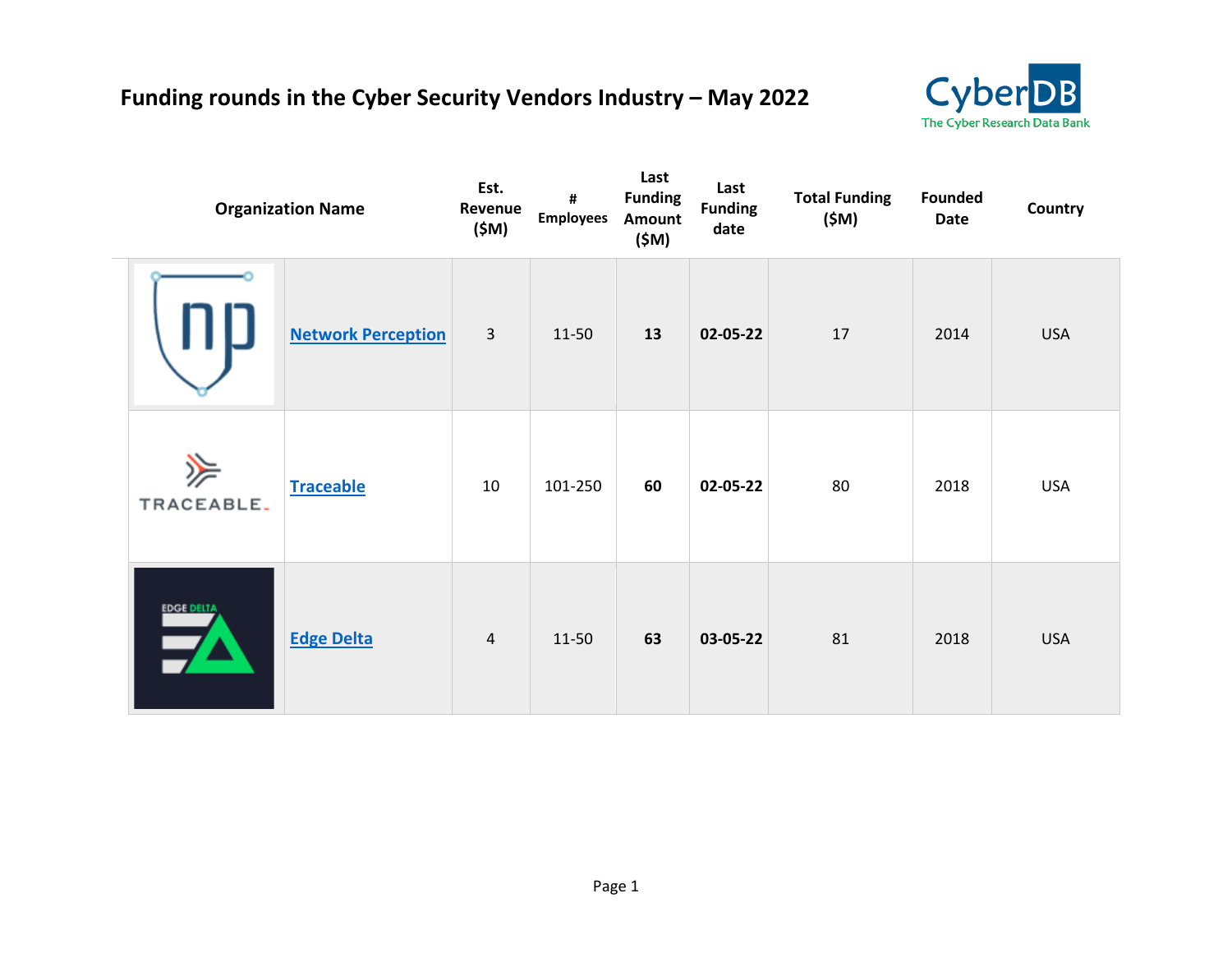

| <b>HUBBLE</b> | <b>Hubble Technology</b> | 6           | 11-50    | 9              | 03-05-22 | 9              | 2020 | <b>USA</b> |
|---------------|--------------------------|-------------|----------|----------------|----------|----------------|------|------------|
|               | <b>Salem Cyber</b>       | $\mathbf 0$ | $1 - 10$ | $\pmb{0}$      | 03-05-22 | $\pmb{0}$      | 2021 | <b>USA</b> |
|               | <b>ShiftLeft</b>         | 10          | 11-50    | 29             | 03-05-22 | 58             | 2016 | <b>USA</b> |
| 80            | <b>Smowltech</b>         | $\mathbf 0$ | 11-50    | $\overline{2}$ | 05-05-22 | $\overline{2}$ | 2012 | Spain      |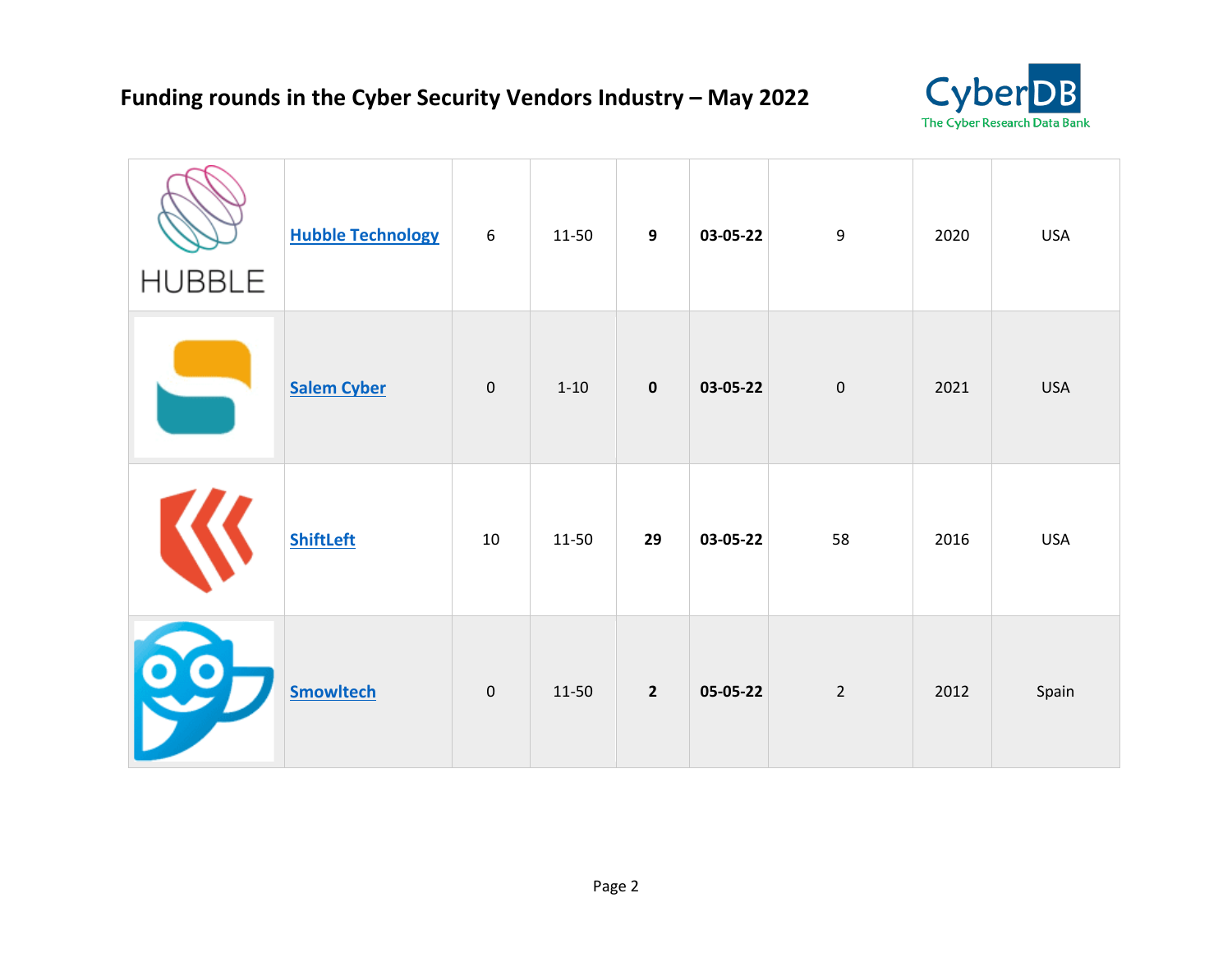

|                                           | <b>CYBERA</b>            | $\mathbf{1}$   | 11-50   | $\overline{\mathbf{4}}$ | 06-05-22 | 5              | 2020 | <b>USA</b> |
|-------------------------------------------|--------------------------|----------------|---------|-------------------------|----------|----------------|------|------------|
|                                           | <b>Abnormal Security</b> | 12             | 101-250 | 210                     | 10-05-22 | 284            | 2018 | <b>USA</b> |
|                                           | <b>Barbara IoT</b>       | 0.5            | 11-50   | $\overline{\mathbf{3}}$ | 11-05-22 | $\overline{3}$ | 2016 | Spain      |
| <b>EXAMPLE ON CONCENTRIC</b> CONCENTIC AL |                          | $\overline{2}$ | 11-50   | 15                      | 11-05-22 | 22             | 2018 | <b>USA</b> |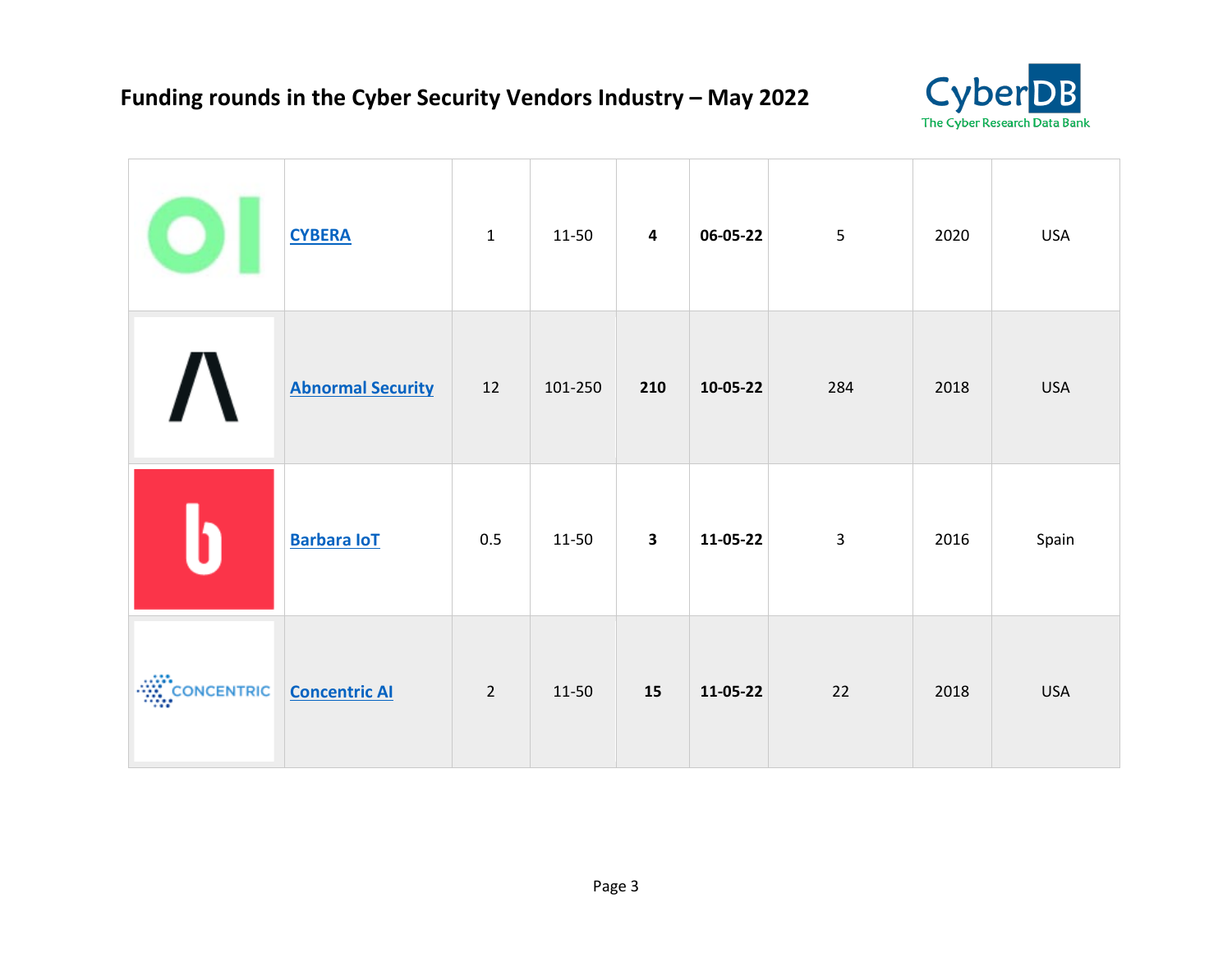

| <b>Material Security</b> | $10\,$      | 11-50    | 100                     | 11-05-22 | 162            | 2017 | <b>USA</b> |
|--------------------------|-------------|----------|-------------------------|----------|----------------|------|------------|
| <b>Socket</b>            | 0.5         | $1 - 10$ | $\overline{\mathbf{5}}$ | 11-05-22 | 5              | 2020 | <b>USA</b> |
| <b>Sunday Security</b>   | $\mathbf 0$ | $1 - 10$ | $\overline{\mathbf{4}}$ | 11-05-22 | $\overline{a}$ | 2021 | Israel     |
| <b>BalkanID</b>          | $\pmb{0}$   | 11-50    | $\boldsymbol{6}$        | 12-05-22 | $\sqrt{6}$     | 2021 | <b>USA</b> |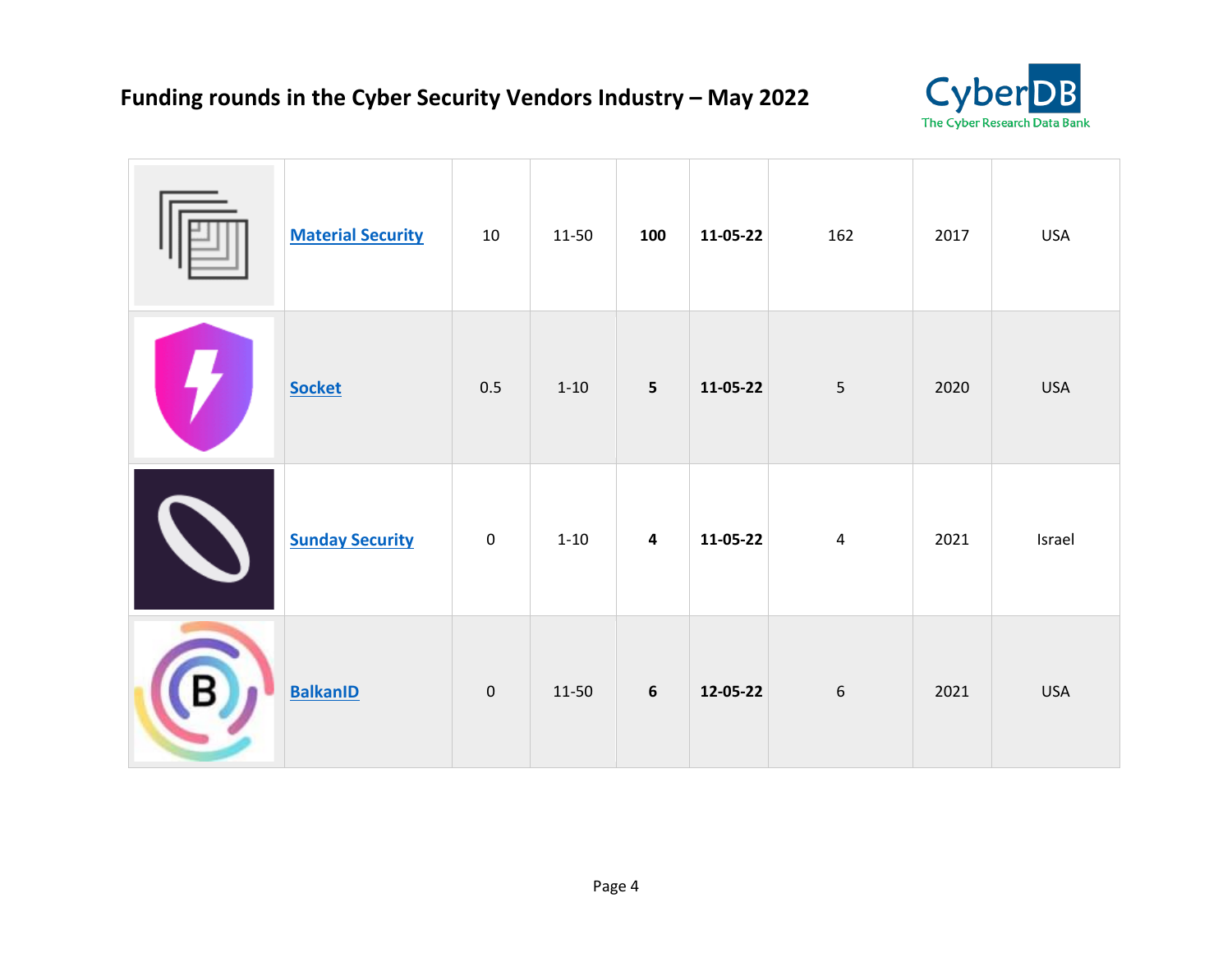

| xage            | <b>Xage Security</b> | 3.5          | 11-50    | $6\phantom{1}6$         | 12-05-22 | 52             | 2017 | <b>USA</b> |
|-----------------|----------------------|--------------|----------|-------------------------|----------|----------------|------|------------|
| <b>CERTIFID</b> | <b>CertifID</b>      | $\mathbf 1$  | 11-50    | 13                      | 16-05-22 | 16             | 2017 | <b>USA</b> |
| U               | <b>GuardRails</b>    | $\mathbf{1}$ | $1 - 10$ | $\overline{\mathbf{4}}$ | 17-05-22 | 5              | 2017 | Singapore  |
|                 | Rencore              | 12           | 11-50    | $\overline{\mathbf{4}}$ | 17-05-22 | $\overline{7}$ | 2013 | Germany    |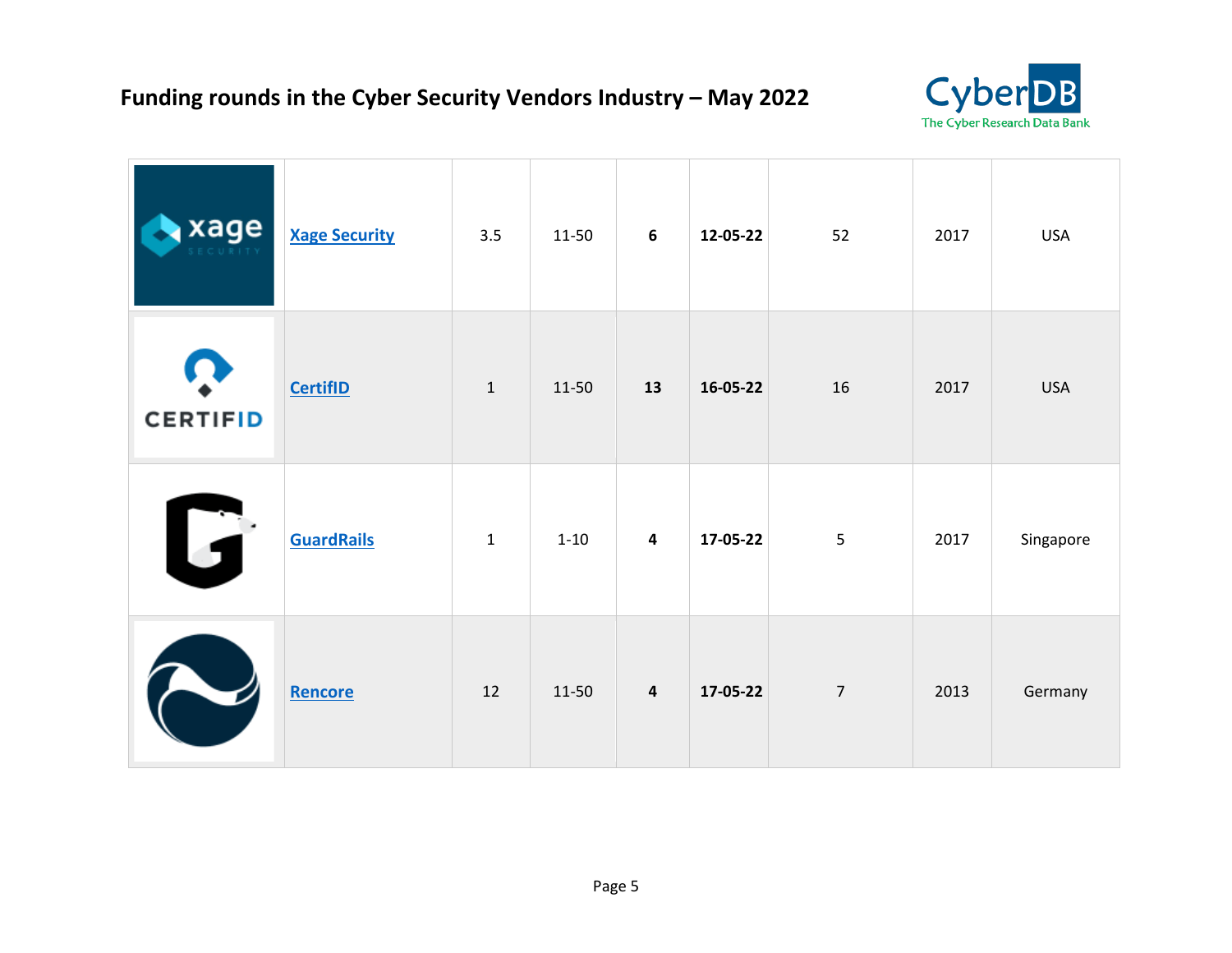

| <b>SECLORE</b> Seclore       |                     | 30             | 101-250 | 27                      | 17-05-22 | 46             | 2003 | <b>USA</b> |
|------------------------------|---------------------|----------------|---------|-------------------------|----------|----------------|------|------------|
| la<br>Security               | <b>Dig Security</b> | $\mathbf 0$    | 11-50   | 11                      | 19-05-22 | 11             | 2021 | Israel     |
| Cyscale <sup>v</sup> Cyscale |                     | $\mathbf{1}$   | 11-50   | $\overline{\mathbf{3}}$ | 22-05-22 | $\overline{4}$ | 2019 | UK         |
| Ŧ                            | <b>Nisos</b>        | $\overline{5}$ | 51-100  | 15                      | 24-05-22 | 21             | 2015 | <b>USA</b> |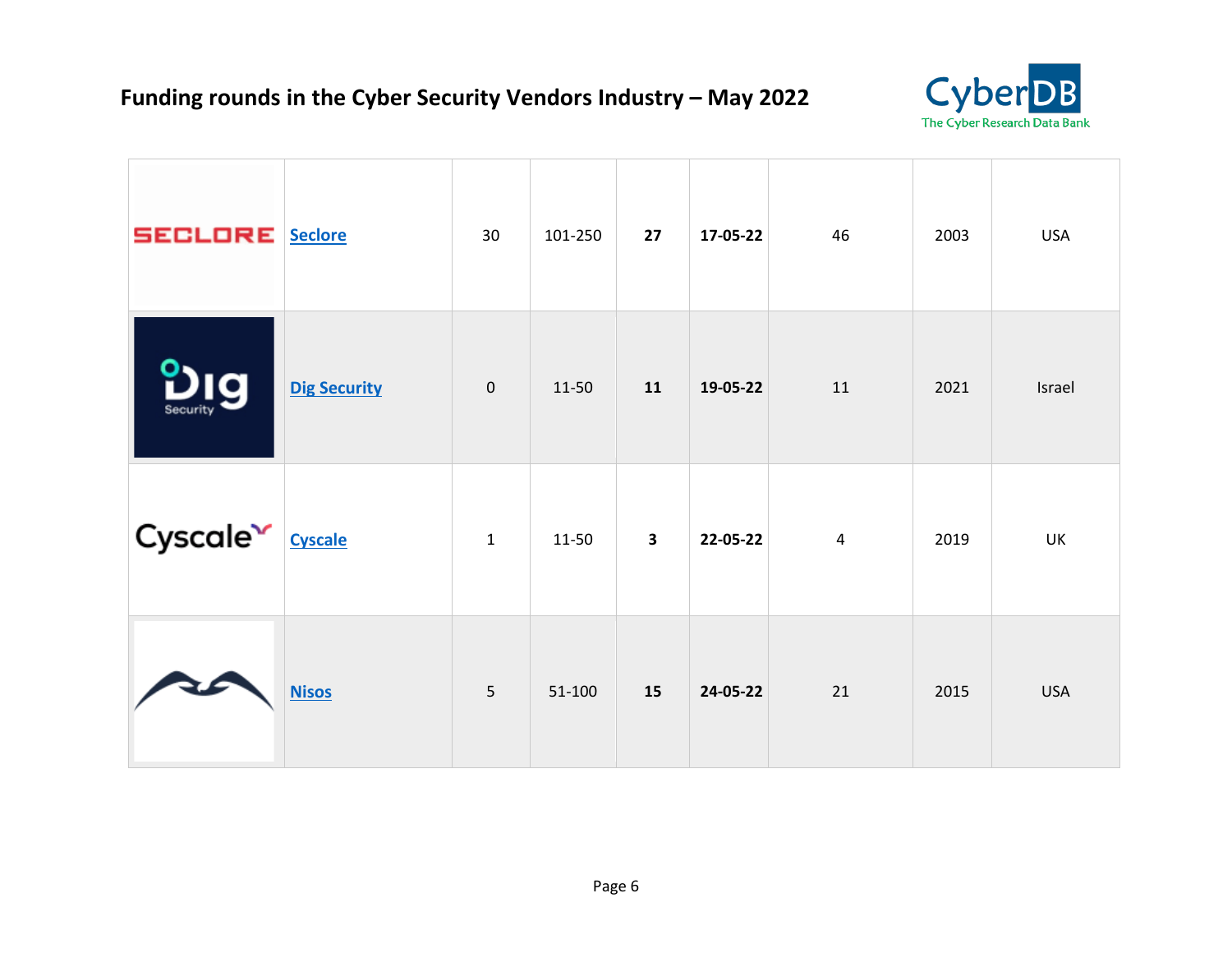

| <b>PICUS</b>             | <b>Picus Security</b> | 10             | 101-250 | 24             | 24-05-22 | 32  | 2013 | <b>USA</b> |
|--------------------------|-----------------------|----------------|---------|----------------|----------|-----|------|------------|
| S                        | <b>Semperis</b>       | 10             | 251-500 | 200            | 24-05-22 | 240 | 2014 | <b>USA</b> |
| <b>SHARD</b> SECURE®     | <b>ShardSecure</b>    | 3.5            | 11-50   | 11             | 25-05-22 | 16  | 2019 | <b>USA</b> |
| <b>XONA</b> XONA Systems |                       | $\overline{2}$ | 11-50   | $\overline{7}$ | 25-05-22 | 9   | 2017 | <b>USA</b> |